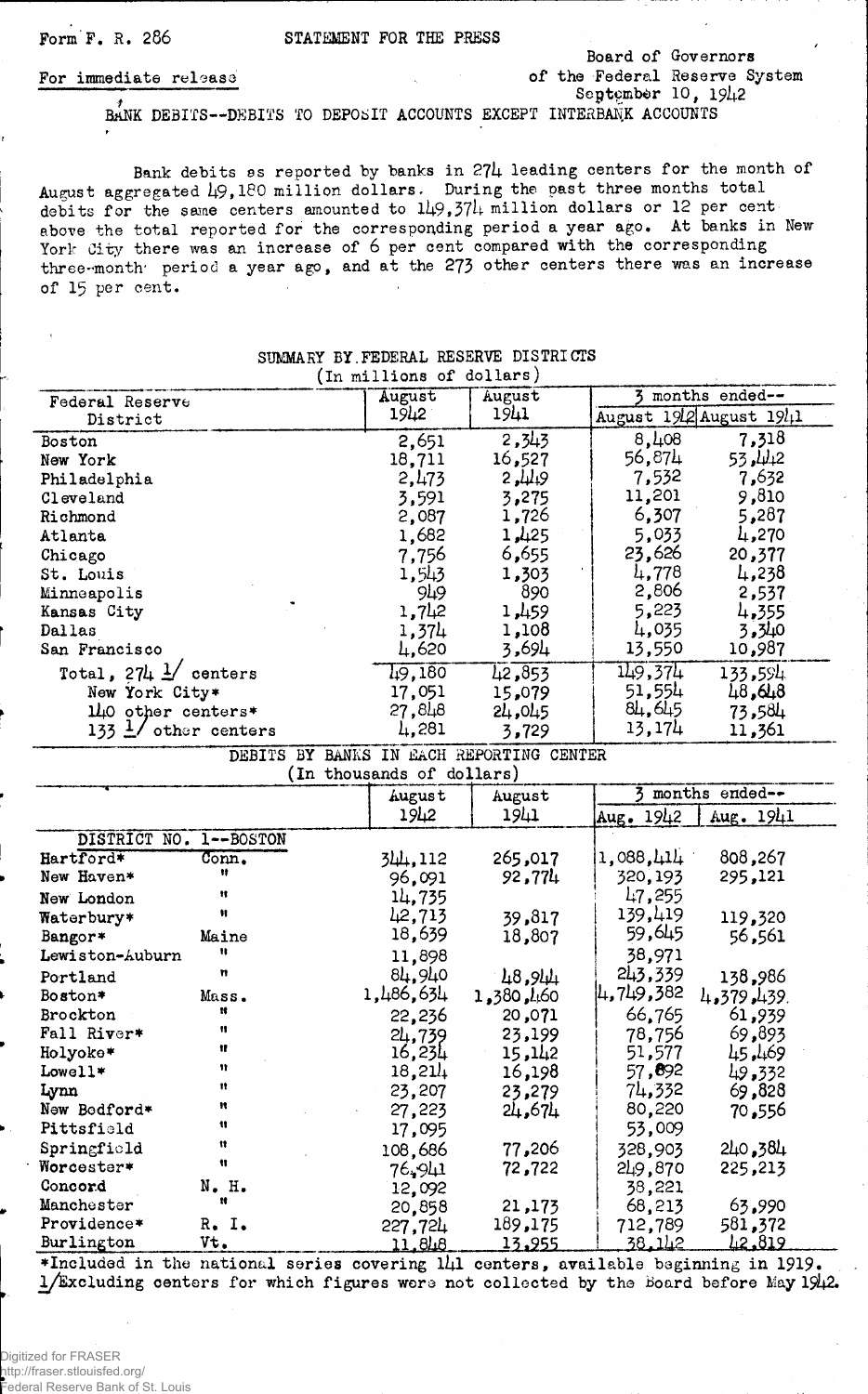$\ddot{\phantom{1}}$ Form  $F$ ,  $R$ . 286a

÷, DEBITS BY BANKS IN EACH REPORTING CENTER<br>(In thousands of dollars)  $\mathcal{F}=\frac{1}{2}\mathcal{F}$  .

|                         |                             | (ID enousances or approve) |                     | 3 months ended--     |                  |
|-------------------------|-----------------------------|----------------------------|---------------------|----------------------|------------------|
|                         |                             | August                     | August<br>1941      | 1942<br>Aug.         | Lug. 1941        |
|                         |                             | 1942                       |                     |                      |                  |
| DISTRICT NO.            | 2--NEW YORK                 |                            |                     | 313,519              |                  |
| Bridgeport              | Conn.<br>$\mathbf{u}$       | 97,787                     |                     | 76,206               | 77,367           |
| Stamford                |                             | 22,970                     | 23,929<br>162,856   | 519,517              | 518,888          |
| Jersey City             | N.<br>J.                    | 158,870                    | 14,689              | 48,073               | 46,608           |
| Montclair               |                             | 14,903                     | 359,190             | 1,394,820            | 1,194,663        |
| Newark                  |                             | 427,317                    | 43,409              | 172,522              | 132,474          |
| Passaic*                |                             | 55,172                     |                     | 178,836              |                  |
| Paterson                | N.Y.                        | 56,038<br>251,863          | 182,604             | 871,626              | 797,399          |
| Albany*                 | n                           | 26,811                     | 24,652              | 80,896               | 74,878           |
| Binghamton*<br>Buffalo* |                             | 325,853                    | 297,239             | 1,004,148            | 904,517          |
| Elmira                  |                             | 26,782                     | 18,054              | 78,322               | 56,426           |
| Jamestown               |                             | 20,245                     | 17,404              | 59,050               | 52,628           |
| New York*               |                             | 17,050,565 15,079,007      |                     | 51,554,359           | 476, 448, 448    |
| Poughkeepsie            |                             | 17,860                     | 17,744              | 57,388               | 54,449           |
| Rochester*              |                             | 153,885                    | 144.177             | 482,034              | 447,559          |
| Schneetady              |                             | 36,038                     |                     | 107,898              |                  |
| Syracuse*               |                             | 116,180                    | 103,088             | 339,864              | 316,650          |
| Utica                   |                             | 41,620                     | 38,821              | 135,476              | 119,054          |
| DISTRICT NO.            | 3--PHILADELPHIA             |                            |                     |                      |                  |
| Wilmington*             | Del.                        | 132,545                    | 125,505             | 436,370              | 428,030          |
| Atlantic City           | $N$ . $J$ .                 | 21,279                     |                     | 61,295               |                  |
| Camden                  |                             | 82,829                     | 67,192              | 228,121              | 191,013          |
| Trenton*                |                             | 93,651                     | 103,526             | 293,348              | 302,678          |
| Allentown               | Penna .                     | 33,302                     | 34.349              | 101,967              | 101,548          |
| Altoona*                |                             | 11,601                     | 12,749              | '3 <b>6,</b> 417     | 39,165           |
| Bethlehem               |                             | . 26,793                   |                     | 81,240               |                  |
| Chester*                | ĸ                           | 28,480                     | 20,761              | 91,753               | 60.496           |
| Harrisburg              | 'n                          | 56,933                     | 48,290              | 169,632              | 143,863          |
| Hazleton                | Ħ                           | 12,940                     | 12,741              | 36,709               | 36.568<br>64,051 |
| Johnstown               | n<br>n                      | 23,268                     | 21,821              | .68,150              | 89,454           |
| Lancaster*              | Ħ                           | 30,927                     | 28,811              | -96,671              | 26,352           |
| Lebunon                 | Ħ                           | 9,626                      | 9,004               | 28,725<br>42,953     | 40,528           |
| Norristown              | Ħ                           | 13,503                     | 13,207              |                      | 5,572,842        |
| Philadelphia*           | ™.                          | 1,762,953                  | 1,773,474<br>53,471 | 5,352,372<br>133,805 | 157,664          |
| Reading                 | Ħ                           | 42,979                     | 43,600              | 149,052              | 151,816          |
| Scranton*               | 'n                          | 49,244                     | 27,215              | 90,032               | $82,319$ ,       |
| Wilkes-Barre*           | Ħ                           | 29,741<br>22,551           | 16,271              | 64,191               | 47,134           |
| Williamsport*<br>York*  | 'n                          | 35,711                     | 31,691              | 111,360              | 96,780.          |
|                         | DISTRICT NO. 4 -- CLEVELAND |                            |                     |                      |                  |
| Covington-Newport Ky.   |                             | 20,983                     |                     | 65,290               |                  |
| Lexington*              |                             | 25,278                     | 19,470              | 75,891               | 62,499           |
| Akron*                  | Ohio                        | 134,684                    | 105,608             | 398,923              | 308,894          |
| Canton                  | Ħ                           | 64,569                     | 55,819              | 205,460              | 168,393          |
| Cincinnati              | Ħ                           | 493,771                    | 434,237             | 1,526,895            | 1,347,299        |
| Cloveland*              | n                           | 948,655                    | 882,652             | 2,980,774            | 2,597,555        |
| Columbus*               | u                           | 257,704                    | 238,156             | 734,411              | 689,342          |
| Dayton*                 | 11                          | 112,794                    | 96,795              | . 345,231            | 299,025          |
| Hamilton                | Ħ                           | 16,828                     | 16,034              | 52,688               | 47,313           |
| Lima                    | Ħ                           | 21,531                     | 17,901              | 65,377               | 54,587           |
| Lorain                  | 11                          | 6,225                      | 7,012               | 19,926               | 20,968           |
| Mansfield               | Ħ                           | 15,675                     |                     | 50,303               |                  |
| Middletown              | Ħ                           | 18,882                     | 18,772              | 59,289               | 49.333           |
| Portsmouth              | 11                          | 8,843                      |                     | 28,861               |                  |
| ${\tt Springfield*}$    | 11                          | 24,906                     | 22,506              | 77,567               | 67,577           |
| Steubenville            | 11                          | 10,507                     | 12,611              | $-31,712$            | 37,549           |
| Toledo*                 | $\mathbf{u}$                | 209,318                    | 179,139             | 637,184              | 541,937          |
| Warren                  | Ħ                           | 22,366                     | 17,407              | 64,157               | ,161 <b>,</b> 52 |
| Youngstown*             | Ħ                           | 70,547                     | 70,627              | 219,784              | 211,806          |
| Zanesville              | $\mathbf{H}$                | 10,781                     | 10,760              | 35,947               | 32,845           |
|                         |                             |                            |                     |                      |                  |

 $\frac{1}{2}$ 

Digitized for FRASER<br>http://fraser.stlouisfed.org/<br>Federal Reserve Bank of St. Louis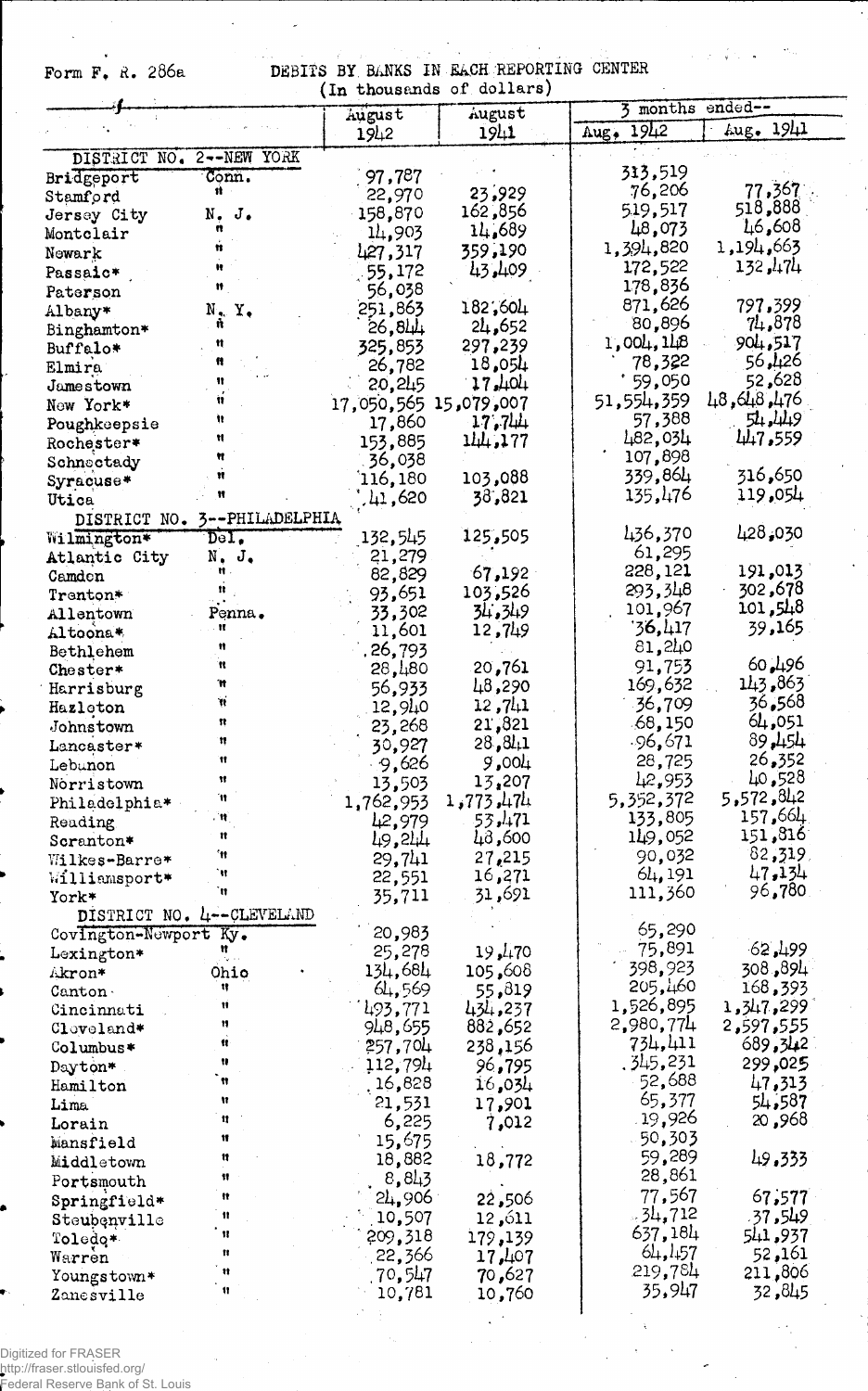Form F. R. 286b DEBITS BY BANKS IN EACH REPORTING CENTER (In thousands of dollars)

 $\Delta_{\rm g}$ 

 $\ddot{\phantom{0}}$ 

|                                        |                                          | August                                               | August           | 3 months ended-- |                   |
|----------------------------------------|------------------------------------------|------------------------------------------------------|------------------|------------------|-------------------|
|                                        |                                          | 1942                                                 | 1941             | Aug. 1942        | Aug. 1941         |
|                                        | DISTRICT NO. 4--CLEVELAND                | $(\overline{\mathtt{Cont}\,{}^{\bullet}\mathrm{d}})$ |                  |                  |                   |
| Butler                                 | Pa.                                      | $13, 132$<br>$18, 210$                               | 13,676           | 40,136           | 40,439            |
| Erie*                                  | n                                        |                                                      | 44,310           | 148,972          | 130,001           |
| Franklin                               | 11                                       | 4,915                                                | $l_{1}, 107$     | 14,523           | 12,347            |
| Greensburg*                            | Ħ                                        | 9,811                                                | 10,162           | $-32,118$        | 30,887            |
| Homestead                              | Ħ                                        | 4,733                                                | 4,711            | 14,711           | 14,586            |
| Oil City*                              | n                                        | 13,105                                               | 12,704           | 40,413           | 38,122            |
| Pittsburgh*                            |                                          | 1,015,975                                            | 947.645          | 3,276,360        | 2,852,122         |
| Sharon                                 |                                          | 14,134                                               | .12,018          | 41,788           | 35,400            |
| Wheeling*<br>DISTRICT NO. 5--RICHMOND  | W. Va.                                   | 31,569                                               | $-31,709$        | .99,271          | 102,111           |
| Washington                             | $\overline{\mathtt{D}.\mathtt{C}}$ .     | 389,797                                              | 347,499          | 1,233,445        | 1,059,218         |
| Baltimore*                             | Md.                                      | 611,727                                              | 499,706          | 1,854,821        | 1,594,823         |
| Cumberland                             | 11                                       | 9,839.                                               | 10,351           | 31,745           | 32,734            |
| Frederick                              | Ħ                                        | 9,376                                                |                  | 28,146           |                   |
| Hagerstown                             | Ħ                                        | 13,264                                               | 11,833           | 43,150           | 35,892            |
| Asheville                              | $\texttt{N}_\bullet$<br>$\mathfrak{c}$ . | 18,477                                               | 18,026           | 57,342           | 53,121            |
| Charlotte*                             | Ħ                                        | 132,716                                              | 89,911           | 380,606          | 276,700           |
| Durham                                 | n                                        | 86,956                                               | $-53,725$        | 211,278          | 125,212           |
| Greensboro                             | Ħ                                        | 24,585                                               | 26,259           | 80,833           | 77,463            |
| Kinston                                | 11                                       | 7,594                                                |                  | 16,012           |                   |
| Raleigh*                               | Ħ                                        | 41,917                                               | 49,568           | 144,472          | 171,366           |
| Wilmington                             | Ħ                                        | 30,633                                               | 19,222           | 87,381           | 57,789            |
| Wilson                                 | Ħ                                        | 11,317                                               |                  | 22,959           |                   |
| Winston-Salem                          | Ħ                                        | 51,432                                               | 49,170           | 175,643          | 146,718           |
| Charleston                             | S.<br>$\mathbb{C}$ .                     | 33,458                                               | 28,067           | 103,990          | 88,391            |
| Columbia*                              | Ħ                                        | 51,412                                               | 444ء 36          | 138,243          | - 499, 114        |
| Greenville*                            | Ħ                                        | 21,877                                               | 27,496           | 87,288           | 81,468            |
| Spartanburg                            | 11                                       | 19,074                                               | 15,527           | 53,534           | ≅651 <b>,</b> 45  |
| Charlottesville                        | Va.                                      | 9,773                                                |                  | 30,593           |                   |
| Danville                               | n<br>Ħ                                   | 14,157                                               | 9,818            | 37,544           | 29,999            |
| Lynchburg                              | 11                                       | 16,710                                               | 16,761           | 54,657           | 52,659            |
| Newport News                           | Ħ                                        | 18,618                                               | 11,211           | 56,517           | 44,405            |
| Norfolk*                               | Ħ                                        | 100,883                                              | 71.798           | 316,612          | 226 <b>,</b> 947  |
| Portsmouth                             | Ħ                                        | 10,885                                               | 6,937            | 33,950           | 20,821            |
| Richmond*                              | 13                                       | 260,346                                              | 202,956          | 737 <b>,</b> 734 | 593,020           |
| Roanoke                                |                                          | 30,863                                               | 34,925           | 98,379           | 104, 134          |
| Bluefield                              | W.<br>Va.<br>Ħ                           | 18,836                                               |                  | 59,202           |                   |
| Charleston                             | n                                        | 68,549                                               | 61,188           | 208,297          | 190,540           |
| Clarksburg                             | 11                                       | 12,064                                               |                  | 39,197           |                   |
| Huntington                             | Ħ                                        | 28,774                                               | 21,351           | 79,709           | 63,775            |
| Parkersburg<br>DISTRICT NO. 6--ATLANTA |                                          | 12,931                                               | 12,438           | 38,120           | 38,131            |
| Anniston                               | Ala.                                     | 13,724                                               |                  | 42,446           |                   |
| Birmingham*                            | Ħ                                        | 149,676                                              | 128,569          | 447,946          | 380,954           |
| Dothan                                 | Ħ                                        | 5,806                                                |                  | 16,968           | 12,342            |
| Gadsden                                | Ħ                                        | 7,354                                                | 4,725            | 23,278           |                   |
| Mobile*                                | Ħ                                        | 110,329                                              |                  | 308,031          | 188,506           |
| Montgomery*                            | n                                        | 35,913                                               | 65,550<br>28,667 | 101,537          | 81,152            |
| Jacksonville*                          | Fla.                                     | 126,897                                              | 104,831          | 372,164          | 316,271           |
| Miami                                  | 11                                       | 60,148                                               | 51,541           | 181,607          | 167,478           |
| Orlando                                | 11                                       | 12,398                                               |                  | 40,165           |                   |
| Pensacola*                             | 11                                       | 16,325                                               |                  | 52,625           | 41, 38            |
| St. Petersburg                         | 'n.                                      | 9,888                                                | 13,195           | 32,845           |                   |
| Tampa*                                 | Ħ                                        | 50,367                                               | 38,893           | 153,254          |                   |
| Albany                                 | Ga.                                      | 7,123                                                |                  | 21,239           | 119,515           |
| Atlanta*                               | Ħ                                        | 310,120                                              | 7,404            | 929,861          | 21,211<br>846,357 |
|                                        | Ħ                                        |                                                      | 281,089          | 87,358           |                   |
| Augusta*<br>Brunswick                  | Ħ                                        | 28,148                                               | 25,227           |                  | 77,162            |
| Columbus                               | Ħ                                        | 7,752                                                | 3,393            | 19,717<br>91,658 | 10,299            |
| Elberton                               | Ħ                                        | 28,641                                               | 24,891           | 4,027            | 73,274            |
| Macon*                                 | Ħ                                        | 1,288<br>34,133                                      | 1,370            | 101,820          | 4,103             |
| Newnan                                 | 11                                       | 3,274                                                | 25,785           | 10,303           | 73,154            |
| Savannah*                              | n                                        | 56,106                                               | 2,907            | 158,310          | 8,501             |
| Digitized Mall Richts Ba.              | Ħ                                        | 11,928                                               | 39,055           | 22,328           | 114,778           |
|                                        |                                          |                                                      | 10,296           |                  | 19,188            |

http://fraser.stlouisfed.org/ Federal Reserve Bank of St. Louis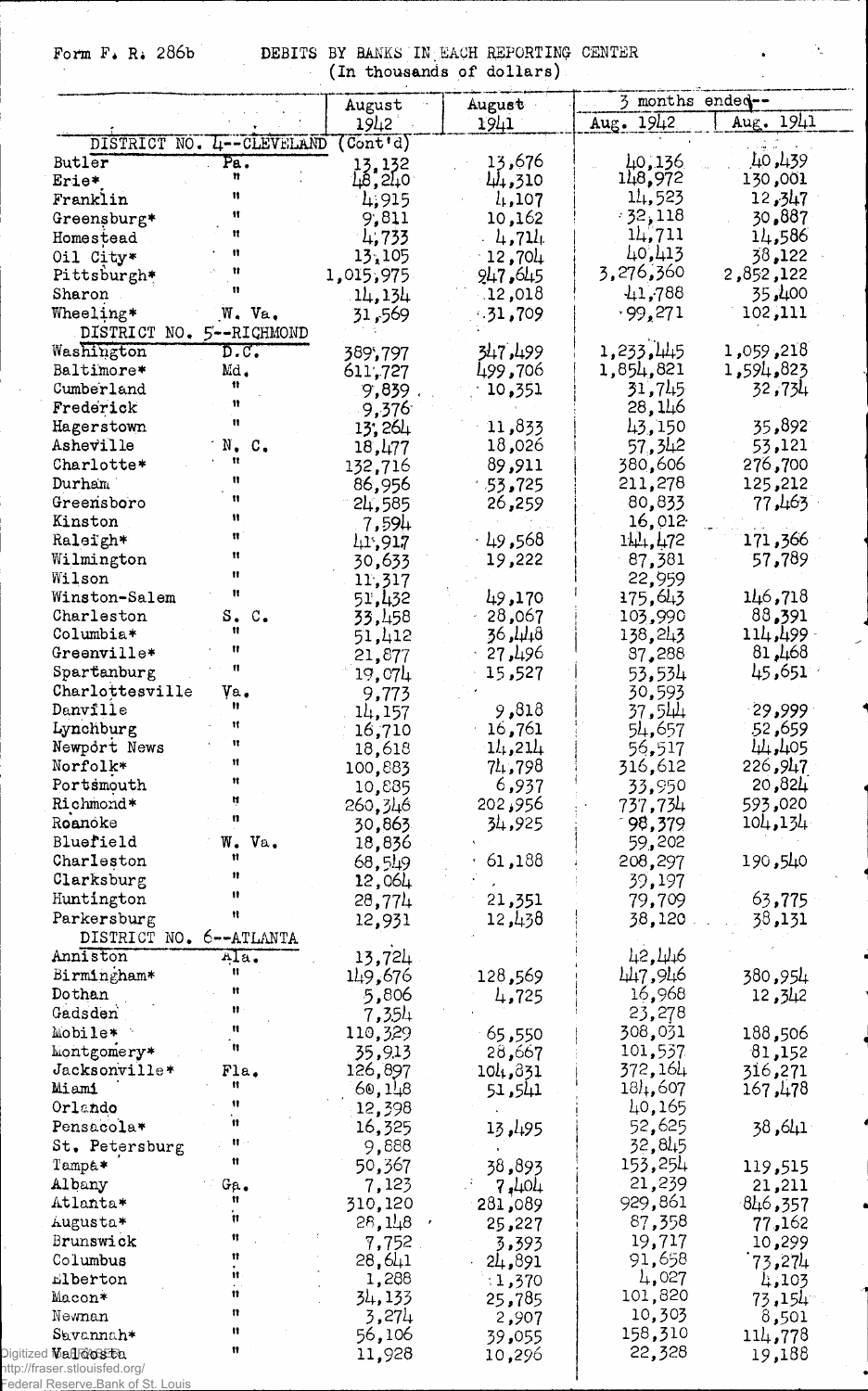Form F. R. 286c

 $\overline{I}$ 

### DEBITS BY BANKS IN MACH REPORTING CENTER (In thousands of dollars)

| August                                                                                                                                                                                                                                                                                                                                                                                                                                                                                               |                                                                                                                                                                                                                                                                      | August                                                                                                                                                                                                                      | 3 months<br>ended--                                                                                                                                                                                                                                                             |                                                                                                                                                                                                                                       |  |
|------------------------------------------------------------------------------------------------------------------------------------------------------------------------------------------------------------------------------------------------------------------------------------------------------------------------------------------------------------------------------------------------------------------------------------------------------------------------------------------------------|----------------------------------------------------------------------------------------------------------------------------------------------------------------------------------------------------------------------------------------------------------------------|-----------------------------------------------------------------------------------------------------------------------------------------------------------------------------------------------------------------------------|---------------------------------------------------------------------------------------------------------------------------------------------------------------------------------------------------------------------------------------------------------------------------------|---------------------------------------------------------------------------------------------------------------------------------------------------------------------------------------------------------------------------------------|--|
|                                                                                                                                                                                                                                                                                                                                                                                                                                                                                                      | 1912                                                                                                                                                                                                                                                                 | 1911                                                                                                                                                                                                                        | Aug. 1942                                                                                                                                                                                                                                                                       | Aug, 1941                                                                                                                                                                                                                             |  |
| DISTRICT NO. 6--ATLANTA (Cont'd)                                                                                                                                                                                                                                                                                                                                                                                                                                                                     |                                                                                                                                                                                                                                                                      |                                                                                                                                                                                                                             |                                                                                                                                                                                                                                                                                 |                                                                                                                                                                                                                                       |  |
| Baton Rouge<br>La.<br>Lake Charles<br>New Orleans*<br>Miss.<br>Hattiesburg<br>11<br>Jackson<br>11<br>Meridian<br>$\mathbf{u}$<br>Vicksburg*<br>Chattanooga*<br>Tenn.<br>Ħ<br>Knoxville*<br>11<br>Nashville*                                                                                                                                                                                                                                                                                          | 36,200<br>10,081<br>305,756<br>11,668<br>39,521<br>18,493<br>12,461<br>72 <b>,</b> 254<br>40,480<br>137,683                                                                                                                                                          | 288,159<br>10,164<br>34,931<br>19,397<br>7,187<br>1441, 58<br>38,158<br>110,913                                                                                                                                             | 107,505<br>31,636<br>946,240<br>£.<br>35,873<br>ä,<br>112,651<br>54,526<br>32,719<br>216,697<br>$\ddot{\phantom{1}}$<br>125,241<br>425,501                                                                                                                                      | 883,699<br>29,118<br>99,812<br>53,605<br>23,059<br>175,317<br>115,517<br>337,294                                                                                                                                                      |  |
| DISTRICT NO. 7--CHICAGO                                                                                                                                                                                                                                                                                                                                                                                                                                                                              |                                                                                                                                                                                                                                                                      |                                                                                                                                                                                                                             |                                                                                                                                                                                                                                                                                 |                                                                                                                                                                                                                                       |  |
| I11.<br>Aurora<br>Ħ<br>Bloomington*<br>Ħ<br>Champaign-Urbana<br>Chicago*<br>Ħ<br>Danville<br>Ħ<br>Decatur*<br>Ħ<br>Elgin<br>Ħ<br>Joliet<br>Ħ<br>Moline<br>$\mathbf{H}$<br>Peoria*<br>Ħ<br>Rockford*<br>Ħ<br>Springfield<br>Ind.<br>Fort Wayne*<br>n<br>Gary<br>Ħ<br>Hammond<br>$\mathbf{u}$<br>Indianapolis*<br>Ħ<br>Lafayette<br>Ħ<br>Muncie<br>n<br>South Bend*<br>Terre Haute<br>Burlington<br>Iowa<br>n<br>Cedar Rapids*<br>Ħ<br>Clinton<br>Ħ<br>Davenport*<br>Ħ<br>Des Moines*<br>Ħ<br>Dubuque* | 15,188<br>16,866<br>16,561<br>4,137,024<br>12,974<br>30,773<br>10,184<br>31,532<br>11,442<br>85,137<br>46,317<br>34,92I<br>53,471<br>24,579<br>12,270<br>314,276<br>13,273<br>20,273<br>56,466<br>34,521<br>11,698<br>36,195<br>9,297<br>27,142<br>117,852<br>12,591 | 15,514<br>14,328<br>16,264<br>3,700,595<br>12,570<br>25,191<br>9,942<br>11,155<br>80,556<br>38,645<br>28,755<br>43,166<br>22,776<br>11,040<br>260,768<br>50,548<br>29,245<br>34,292<br>7,489<br>26,404<br>102,442<br>12,029 | 48,473<br>52,253<br>51,957<br>12,681,471<br>42,086<br>92,435<br>32,684<br>98,223<br>36,881<br>248,955<br>144,786<br>105,496<br>163,054<br>77,049<br>38,229<br>1,020,404<br>42,290<br>62,150<br>179,356<br>100,957<br>37,055<br>111,170<br>26,327<br>84,015<br>367,222<br>38,132 | 46,061<br>43,020<br>49,655<br>11,151,065<br>39,317<br>78,157<br>31,032<br>34,488<br>239,855<br>120,284<br>89,274<br>129,733<br>70,581<br>35,507<br>832,319<br>678, 165 ·<br>90,222<br>98,577<br>22,507<br>79,807<br>311,395<br>36,912 |  |
| Ħ<br>Mason City<br>n<br>Muscatine<br>11<br>Ottumwa<br>Ħ<br>Sioux City*<br>Ħ<br>Waterloo*                                                                                                                                                                                                                                                                                                                                                                                                             | 13,340<br>4,996<br>16,501<br>64, 462<br>25,787                                                                                                                                                                                                                       | 12,654<br>4,360<br>51,487<br>21.463                                                                                                                                                                                         | 39,982<br>14,953<br>50,337<br>209,560<br>83,221                                                                                                                                                                                                                                 | 38,037<br>13,076<br>153,191<br>71,818                                                                                                                                                                                                 |  |

Revised figure July 1942: Chattanooga, Tenn., 75,313.

Digitized for FRASER http://fraser.stlouisfed.org/<br>http://fraser.stlouisfed.org/<br>Federal Reserve Bank of St. Louis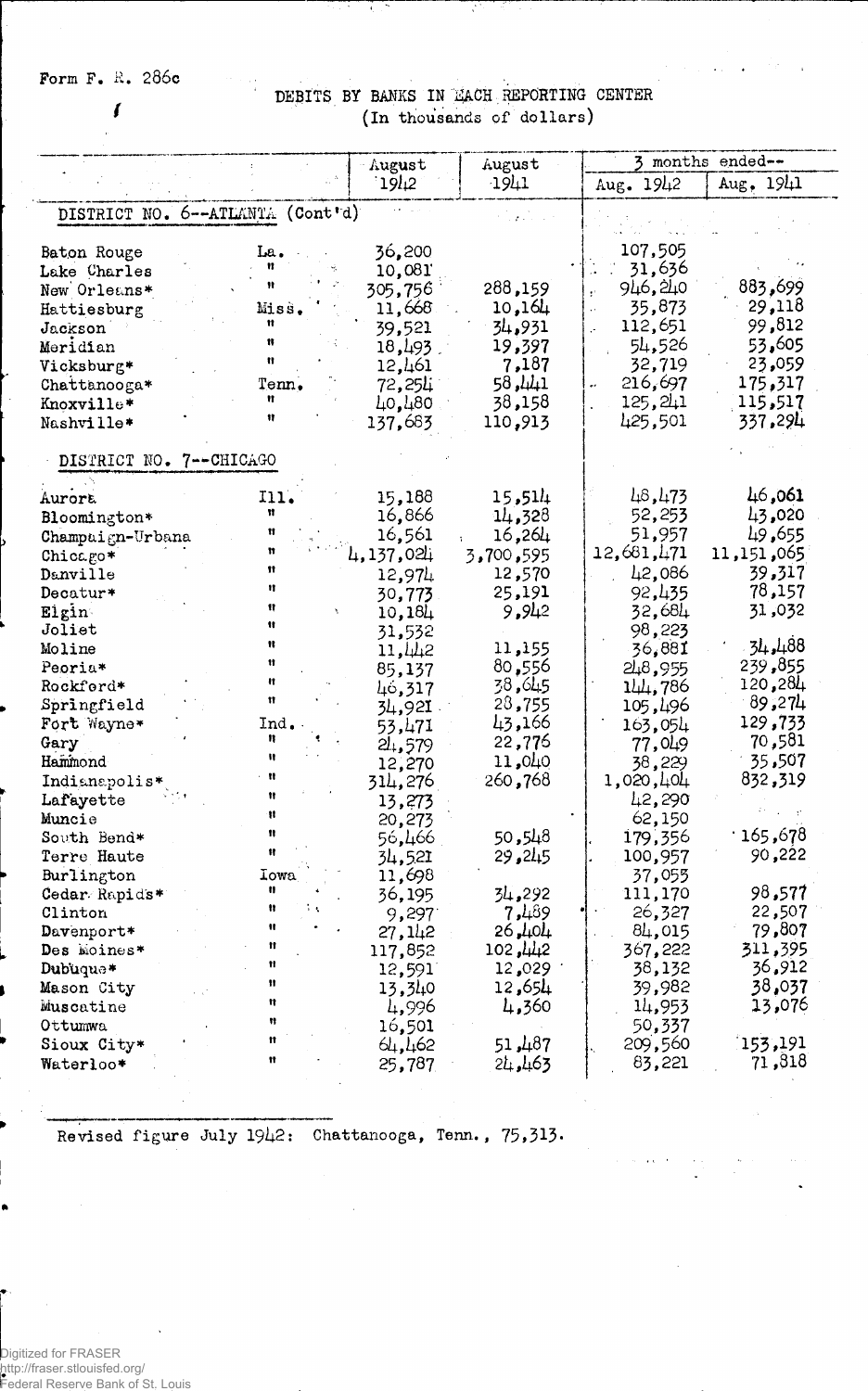Form F. R. 286d

DEBITS BY BANKS IN EACH REPORTING CENTER (In thousands of dollars)  $\sim$ 

|                           |                     |          | August      | <b>Lugust</b>   |                     | 3 months ended-- |
|---------------------------|---------------------|----------|-------------|-----------------|---------------------|------------------|
|                           |                     |          | 1942        | 1941            | Aug. 1942           | Aug. 1941        |
| DISTRICT NO. 7--CHICAGO   |                     | (Conttd) |             |                 |                     |                  |
| Adrian                    | Mich.               |          | 6,017       | 5,250           | 18,420              |                  |
| Battle Creek              | Ħ                   |          | 21,396      | 19,880          |                     | 16,373           |
| Bay City*                 | n                   |          | 17,597      | 15,123          | 63,253              | 55,117<br>45,285 |
| Detroit*                  | Ħ                   |          | 1,757,294   | 1,339,803*      | 53,649<br>5,188,574 | 4,300,528        |
| Flint*                    | Ħ                   |          | 35,354      | 33,646          | 111,477             | 106,961          |
| Grand Rapids*             | Ħ                   |          | 73,775      | 75,641          | 225,873             | 218,954          |
| Jackson                   | Ħ                   |          | 25,728      | 21,324          | 75,681              | 62,645           |
| Kalamazoo*                | Ħ                   |          | 31,522      | 30 <b>,4</b> 93 | 96,683              | 92,763           |
| Lansing*                  | n                   |          | 43,165      | 29,673          | 128,951             | 95,774           |
| Muskegon                  | Ħ                   |          | 30,430      |                 | 87,991              |                  |
| Port Huron                | Ħ                   |          | 13,006      |                 | 40,038              |                  |
| Saginaw                   | 11                  |          | 31,037      | 29,993          | 95,157              | 94,314           |
| Green Bay                 | Wis.                |          | 21,572      | 20,342          | 65,364              | 60,852           |
| Madison                   | 11                  |          | 51,435      |                 | 148,022             |                  |
| Manitowoc                 | 11                  |          | 11,517      | 9,192           | 35,699              | 28,481           |
| Milwaukee*                | n                   |          | 415,616     | 342,700         | 1, 249, 212         | 1,020,642        |
| Oshkosh.                  | $\mathbf{H}$        |          | 12,510      | 11,255          | 37,509              | 236ء4 '          |
| Racine                    | n                   |          | 26,898      |                 | 81,005              |                  |
| Sheboygan                 | Ħ                   |          | 27,350      | 24,265          | 89,873              | 72,119           |
| DISTRICT NO. 8--ST. LOUIS |                     |          |             |                 |                     |                  |
| El Dorado                 | Ark.                |          | $8,500^{#}$ | 5,923           | 25,641              | 19,054           |
| Fort Smith                | n                   |          | 16,321      | 11,810          | 51,217              | 42,788           |
| Helena                    | Ħ                   |          | 1,480       | 1,407           | 4,963               | 4,597            |
| Little Rock*              | Ħ                   |          | 63, 409     | 49,645          | 186,646             | 152,855          |
| Pine Bluff                | Ħ                   |          | 24,696      | 7,890           | 66,866              | 24,155           |
| Texarkana                 | Ħ                   |          |             |                 |                     |                  |
| (See also Tex.)           |                     |          | 7,991       | 3,403           | 31,630              | 10,261           |
| Alton                     | I11.                |          | 11,917      |                 | 37,800              |                  |
| East St. Louis & Nat'l    |                     |          |             |                 |                     |                  |
| Stock Yards               | n                   |          | 74,076      | 57,686          | 222,093             | 168,049          |
| Quincy                    | Ħ                   |          | 11,479      | 10,774          | 37,833              | 33,229           |
| $Evansville*$             | Ind.                |          | 58,957      | 42,206          | 175,716             | 131,254          |
| Louisville*               | $K_{\rm V}$ .       |          | 264,451     | 232,727         | 814,423             | 744,981          |
| Owensboro                 |                     |          | 8,984       | 6,678           | 25,553              | .19,707          |
| Paducah                   | $\mathbf{H}$        |          | 8,213       |                 | 25,575              |                  |
| Greenville                | Miss.               |          | 5,608       | 5,652           | 17,076              | 16,354           |
| Cape Girardeau            | $Mo_{\bullet}$<br>n |          | 4,052       |                 | 12,358              |                  |
| Hannibal                  | u                   |          | 3,761       |                 | 11,404              |                  |
| Jefferson City            | 11                  |          | 16,546      |                 | 48,904              |                  |
| St. Louis*                | Ħ                   |          | 803,780     | 683,420         | 2,496,063           | 2,274,300        |
| Sedalia                   |                     |          | 2,851       | 2,591           | 8,847               | 7,631            |
| Springfield               | 11                  |          | 23,314      | 20,362          | 71,182              | 62,935           |
| Jackson                   | Tenn.<br>n          |          | 6,282       |                 | 20,004              |                  |
| Memphis*                  |                     |          | 167,093     | 158,009         | 541,868             | 526,158          |

#Estimated.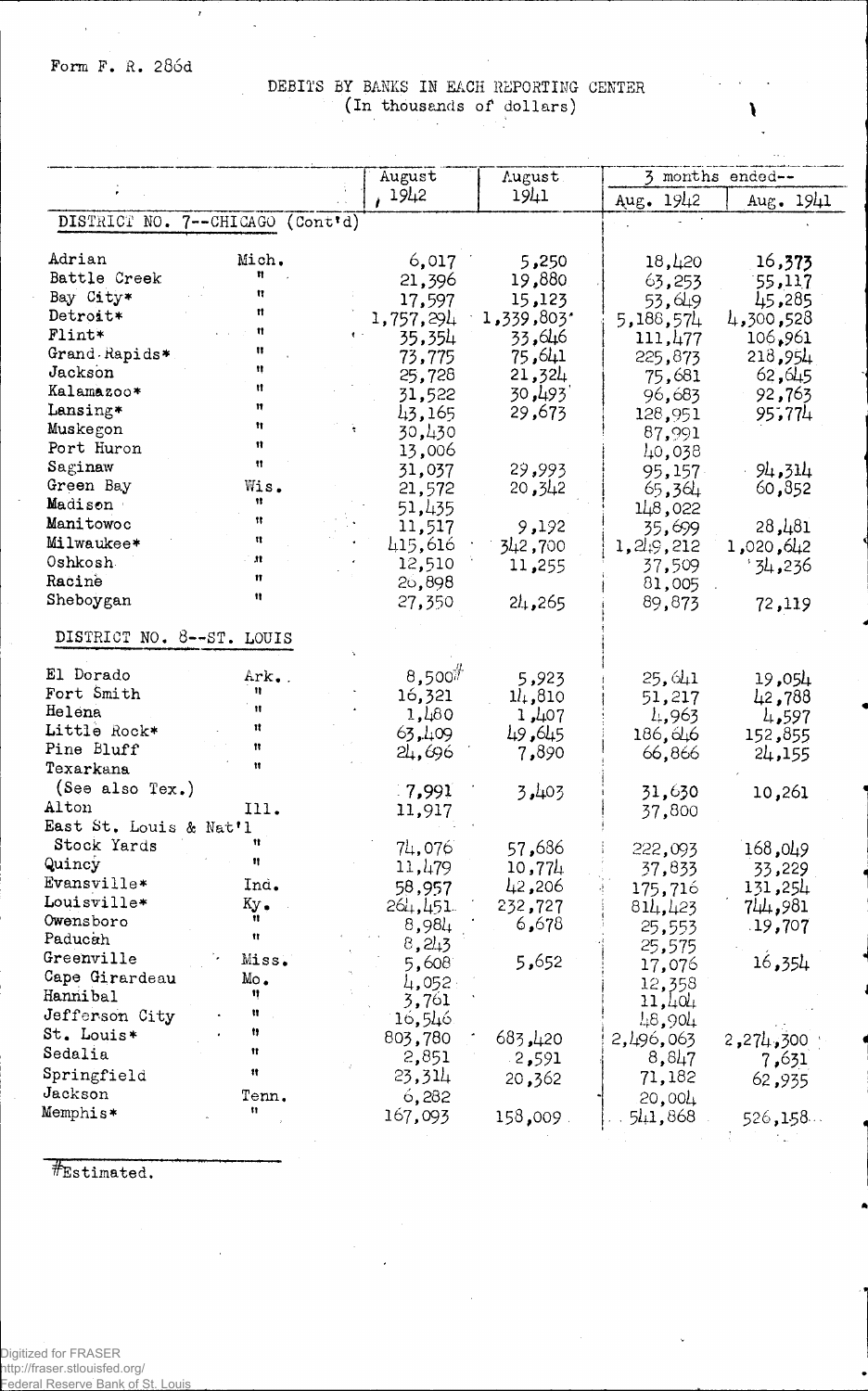# Form F. R. 286e DEBITS BY BANKS IN EACH REPORTING CENTER (In thousands of dollars)

 $\sqrt{2}$  .

الأرباب

 $\sim$   $\sim$ 

والمراجين

 $\frac{1}{\sqrt{2}}$ 

 $\sqrt{2}$ 

|                       |                                | August           | August           | 3 months ended--  |                   |
|-----------------------|--------------------------------|------------------|------------------|-------------------|-------------------|
|                       |                                | 1942             | 1941             | Aug. 1942         | Aug. 1941         |
|                       | DISTRICT NO. 9--MINNEAPOLIS    |                  |                  |                   |                   |
|                       |                                | 55,699           | 66,909           | 180,971           | 193,620           |
| Duluth*<br>Mankato    | Minn.<br>11                    | 7,059            | 7.355            | 22,226            | 22,946            |
| Minneapolis*          |                                | 478,429          | 445,794          | 1,389,574         | 1,255,615         |
| Red Wing              | n                              | 2,383            | 2,408            | 7,675             | 7,302             |
| Rochester             | n                              | 6,781            | 49.7             | 22,502            | 24,017            |
| $St.$ $^\circ$ loud   |                                | 5,151            | 5,280            | 16,183            | 16,769            |
| St. Paul*             | Ħ                              | 228,184          | 217,015          | 669,095           | 607,678           |
| South St. Paul        | Ħ                              | 45,915           | 32,339           | 143,269           | 100,682           |
| Winona                |                                | 6,727            | 7,187            | 22,156            | 20,845            |
| Billings*             | Mont.                          | 13,242           | 13,815           | 37,660            | 39,532            |
| Butte,                | Ħ                              | 25,127           | 26,260           | 76,773            | 76,870            |
| Great Falls           | 11                             | 20,208           | 17,616           | 52,010            | 48,522            |
| Helena*               | Ħ                              | 13,552           | 11,815           | 40,055            | 38,626            |
| Bismarck              | N. Dak.<br>Ħ                   | 14,020           | 14,825           | 46,553            | 42,725<br>4,932   |
| Dickinson             | Ħ                              | 2,076            | 1,906            | 5,992<br>82,423   | 75,576            |
| Fargo*                | u                              | 27,723           | 25, 112<br>6,427 | 17,622            | 18,557            |
| Grand Forks*          | Ħ                              | 5,717<br>2,219   | 2,166            | 6,804             | 6,707             |
| Jamestown             | łł.                            | 5,783            | 6,209            | 16,827            | 16,820            |
| Minot<br>Aberdeen*    | S. Dak.                        | 6,485            | 7,112            | 20,891            | 19,707            |
| Sioux Falls           | 11                             | 34,128           | 25,270           | 105,052           | 75,628            |
| Eau Claire            | Wis.                           | 14,404           | 11,664           | 38,783            | 34,386            |
| La Crosse             | u                              | 11,461           | 11,305           | 34,914            | 34,647            |
| Superior*             | Ħ                              | 9,112            | 7,168            | 25,376            | 20,628            |
|                       |                                |                  |                  |                   |                   |
|                       | DISTRICT NO. 10 -- KANSAS CITY |                  |                  |                   |                   |
| Colorado Springs*     | Colo.                          | 26,134           | 14,083           | 84,990            | 41,614            |
| Denver*               |                                | 250,981          | 210,073          | 713,820           | 596,175           |
| Grand Junction        |                                | 3,707            | 3,770            | 11,613            | 11,006            |
| Greeley               | n                              | 5,946            |                  | 16,456            |                   |
| Pueblo*               | Ħ                              | 23,326           | 20,636           | 64,254            | 53.221            |
| Atohison              | Kans.<br>Ħ                     | 4,427            | 3.634            | 13,685            | 11,335<br>10,784  |
| Emporia               | 11                             | 4,675            | 3,902            | 12,867            | 51,827            |
| Hutchinson            | n                              | 17,692           | 19,426<br>3.417  | 58,781<br>10,909  | 10,138            |
| Independence          | Ħ                              | 4,100            | 21, 433          | 85,889            | 66,369            |
| Kansas City*          | n                              | 27,320<br>4,667  | 3.843            | 13,779            | 12, 453           |
| Lawrence<br>Pittsburg | Ħ                              | 7,218            | 4,901            | 20,125            | 13,835            |
| Salina                | Ħ                              | 21,634           | 13,452           | 59,993            | 39.539            |
| Topeka*               | Ħ                              | 27,131           | 22,306           | 83,178            | 67.704            |
| Wichita*              | n                              | 104,350          | 73,530           | 315 <b>,</b> 144  | (219, 087)        |
| Joplin*               | Mo.                            | 12,856           | 11,021           | 44,685            | 32,911            |
| Kansas, City*         | u                              | 477,804          | 421, 175         | 1,451,975         | 1,286,941         |
| St.Joseph*            | n                              | 39,336           | 32,732           | 119,869           | 98,048            |
| Fremont               | Neb.                           | 5,062            | 3,720            | 14,116            | 10,661            |
| Lincoln               | √ ¶t                           | 38,199           | 29,211           | 113,600           | 88,801            |
| Omaha*                | Ħ                              | 248,082          | 191,305          | 741,324           | 553.929<br>66,132 |
| Albuquerque*          | N. M.                          | 24,355           | 22,627           | 76,376            |                   |
| Bartlesville*         | Okla.<br>Ħ                     | 31,245           | 31,972           | 93,790            | 94,712<br>47,735  |
| Enid                  | m                              | 13,909           | 15,560           | 46,226            | 4,926             |
| Guthrie               | Ħ                              | 1,600            | 1,560            | 5,016             | 28,139            |
| Muskogee*             | n                              | 18,626           | 9,588<br>109,694 | 60,776<br>403,098 | 343.023           |
| Oklahoma City*        | n                              | 130,895<br>2,259 | 2,325            | 8,057             | 8,038             |
| Okmulgee<br>Tulsa*    | n                              | 175,841          | 157,991          | 504,984           | 479.866           |
| Casper                | Wyo.                           | 8,460            | 7,064            | 25,694            | 22,093            |
| Cheyenne              |                                | 12,365           | 10,615           | 37,131            | 34,087            |
|                       |                                |                  |                  |                   |                   |

.<br>Digitized for FRASER<br>Federal Reserve Bank of St. Louis